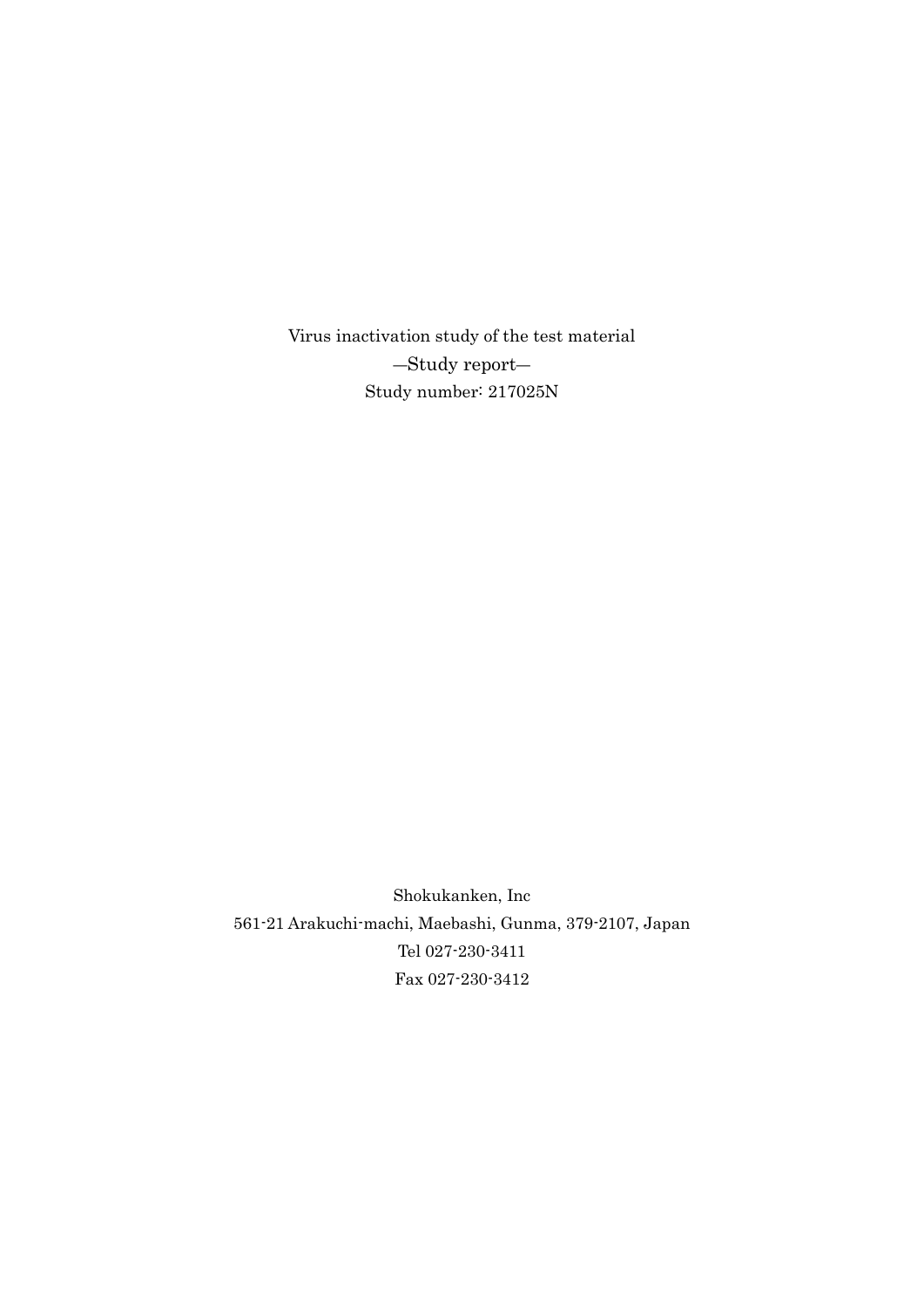- 1. Study title Virus inactivation study of the test material
- 2. Study number No.217025N
- 3. Purpose

This study was conducted to confirm the inactivation effect of the test materials against the novel coronavirus (SARS-CoV-2).

4. Organizations involved in the study management Sponsor Name: Thanks Ai Corporation

Address: 6-1-6 Goryo, Higashi-ku, Kumamoto City, Kumamoto, 861-8035, Japan

| Testing facility |                                                         |
|------------------|---------------------------------------------------------|
| Name:            | Shokukanken, Inc                                        |
| Adderss:         | 561-21 Arakuchi-machi, Maebashi, Gunma, 379-2107, Japan |
|                  | Facility manager: Kazuhiro Kubo (CEO)                   |

Study director Tatsuya Suzuki

Study personnel Nobusato Endo

5. Study schedule

| Study was contracted on: | April 13, 2021 |
|--------------------------|----------------|
| Study started on:        | June 10, 2021  |
| Study ended on:          | July 6, 2021   |

6. Test materials

Test material 1: Perfect Mineral Ai (undiluted solution) Test material 2: Perfect Mineral Ai (10-fold diluted solution) \* Sterile phosphate buffer solution was used as control material.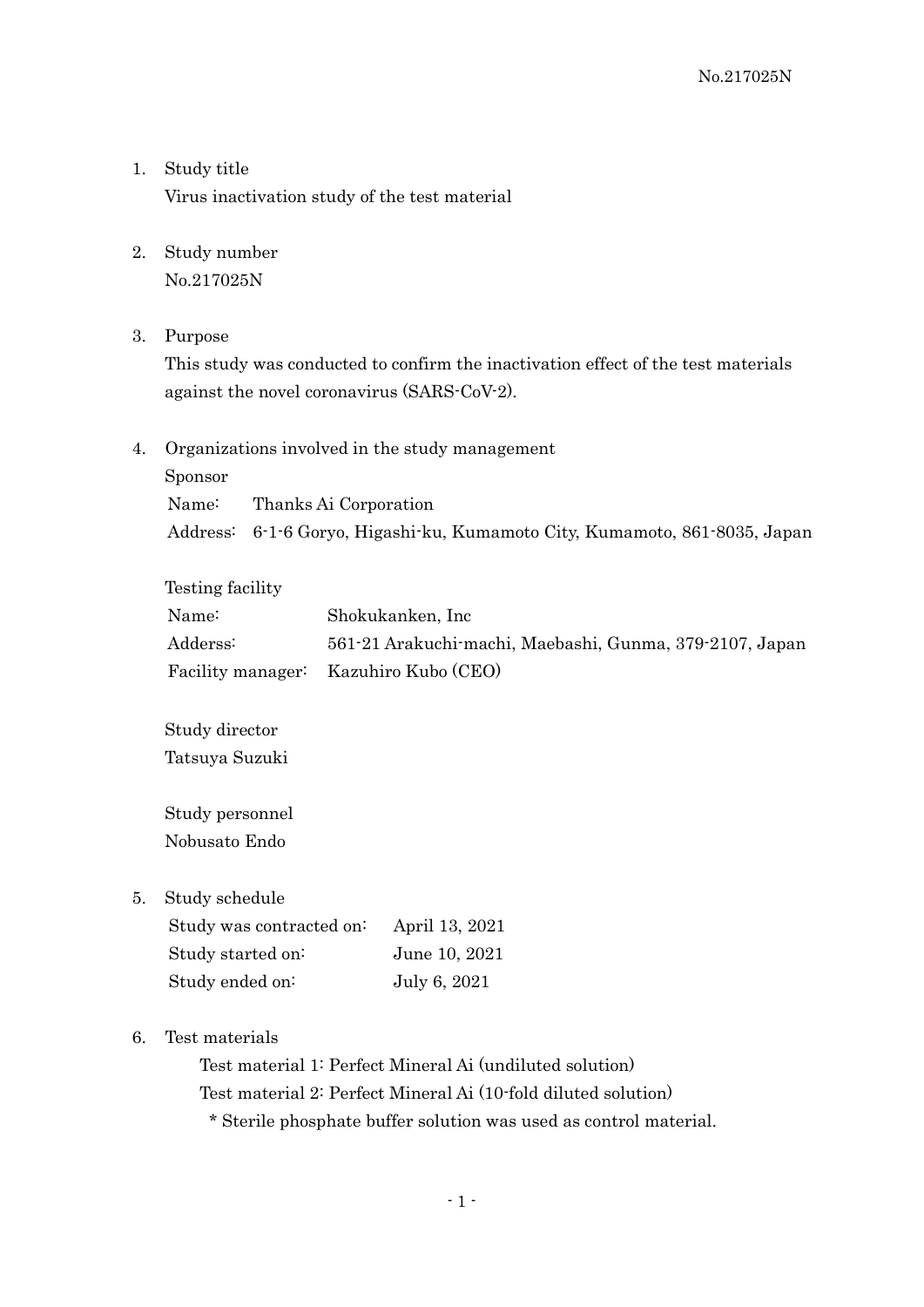7. Virus used for the study

SARS-CoV-02 (novel coronavirus)

\*A human-derived virus strain isolated from saliva. After isolation and culture using vero cells, real-time PCR (the method described in the notification from the Ministry of Health, Labour and Welfare) was performed to confirm the amplification of the SARS-CoV-2 gene.

Cultured cell: vero cell (cell lineage derived from kidney epithelial cells of African green monkey)

#### 8. Study design

| Condition | Treatment                              | Sensitization time        |  |
|-----------|----------------------------------------|---------------------------|--|
| Control   | Add 1 mL of virus solution to 10 mL of | $0, 15,$ and $60$ seconds |  |
|           | phosphate buffer solution              |                           |  |
| Test 1    | Add 1 mL of virus solution to 10 mL of | $15$ and $60$ seconds     |  |
|           | test material 1                        |                           |  |
| Test 2    | Add 1 mL of virus solution to 10 mL of | 15 and 60 seconds         |  |
|           | test material 2                        |                           |  |

## 9. Test method

The test was performed in reference to "Method for virus neutralization test" in "Introduction to Experiments in Virology, 2nd revised edition" (Maruzen Publishing, in Japanese).

#### 10. Test procedure

#### 1. Preliminary test

Before performing the test, each material was diluted 10 times, inoculated into cultured cells, and cultured for 5 days at 37 °C and 5 % CO2. If the cultured cells did not show normal shape, the material was judged to be cytotoxic; the dilution factor at which cytotoxicity was confirmed was excluded from the test judgment in this study.

As a result, cytotoxicity was confirmed in the 10-fold diluted solution. Therefore, the detection limit in this study was set at  $10^{2.5}$  TCID<sub>50</sub>/mL.

#### 2. Main test, mixing of test solution

According to the study design, 10 mL of the test material or phosphate buffer solution were dispensed, and the virus solution was added.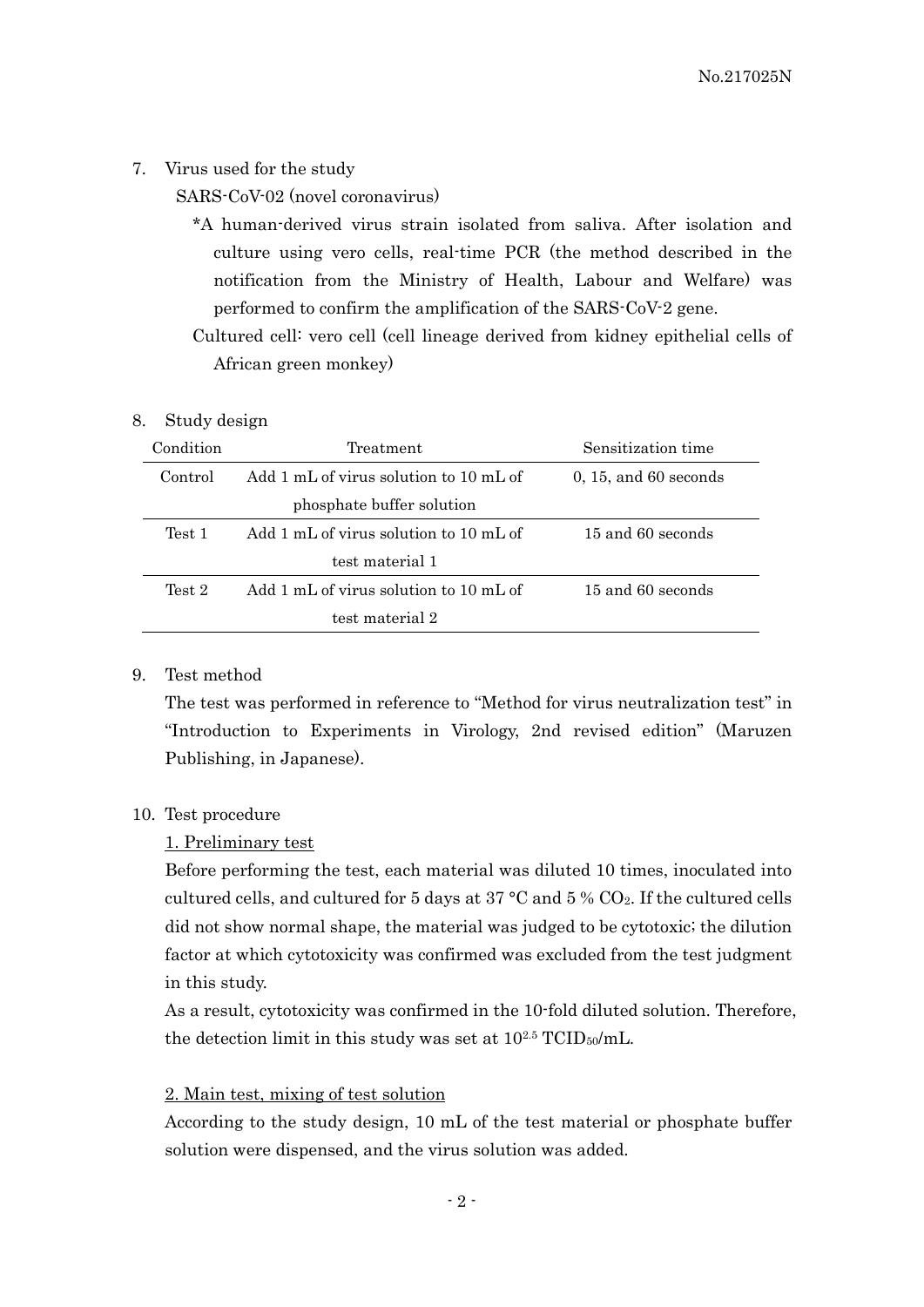After the addition of the virus solution, the mixture was kept still for a predetermined time at room temperature (25°C).

#### 3. Main test, inoculation to the cells

A 10-fold dilution of the mixture was prepared for each test condition, and 100 µL of these mixtures were inoculated into cells cultured in 96-well plates. Judgment was made by observing the cultured cells microscopically after 5 days

of incubation at  $37^{\circ}$ C and  $5\%$  CO<sub>2</sub>; viral replication was confirmed by the presence of CPE (degeneration of the cells) appeared in the cultured cells, and the concentration at which CPE was observed was calculated.

#### 4. Evaluation

On the basis of the test results, percentage reduction in the test condition (%, relative to control) was calculated for each test time point to confirm the effectiveness.

In this study, the percentage reduction was calculated by the following formula.

Percentage reduction  $(\%)$  = Control – Test ×100 Control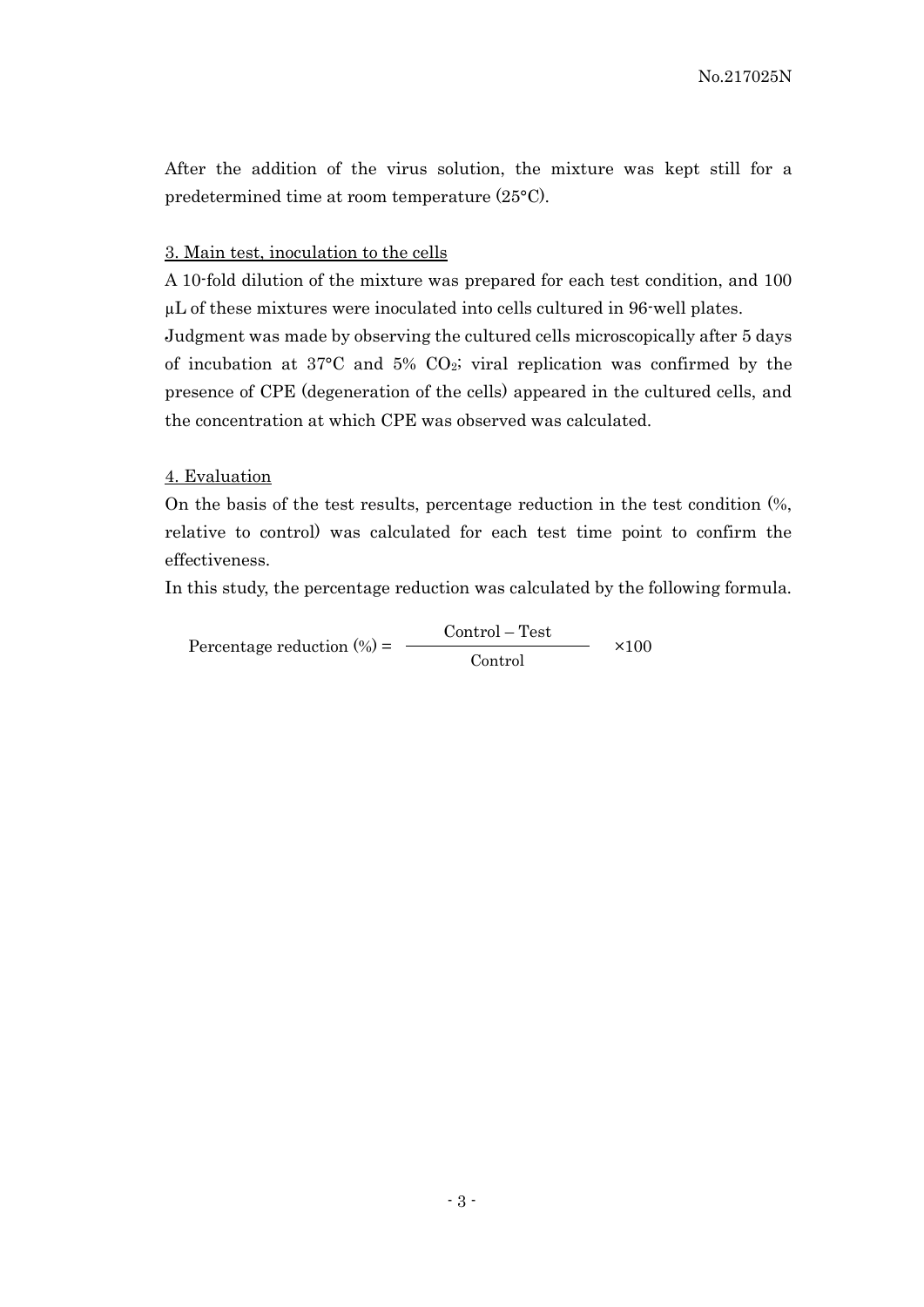## 11. Results

The results of the test using SARS-CoV-2 are shown in Table 1 and Figure 1. In the control condition, there was no change in virus titer during the first 5 minutes after the start of the test  $(10^{5.7} \text{TCID}_{50} / \text{mL})$ .

In the "Test 1" condition, virus titers were  $10^{4.7}$  TCID<sub>50</sub>/mL (90.0% decrease) at 15 seconds and 103.7 TCID50/mL (99.0% decrease) at 60 seconds.

In the "Test 2" condition, virus titers were  $10^{4.9}$  TCID<sub>50</sub>/mL (84.2% decrease) at 15 seconds and 104.5 TCID50/mL (93.7% decrease) at 60 seconds.

|           |            | Table 1 SARS-CoV-2 test results (TCID <sub>50</sub> /mL) |                           |
|-----------|------------|----------------------------------------------------------|---------------------------|
| Condition | At start   | 15 seconds                                               | 60 seconds                |
| Control   |            | $10^{5.7}$                                               | $10^{5.7}$                |
| Test 1    | $10^{5.7}$ | $10^{4.7}$                                               | $10^{3.7}$                |
| Test 2    |            | $10^{4.9}$                                               | 1 $\Omega$ <sup>4.5</sup> |